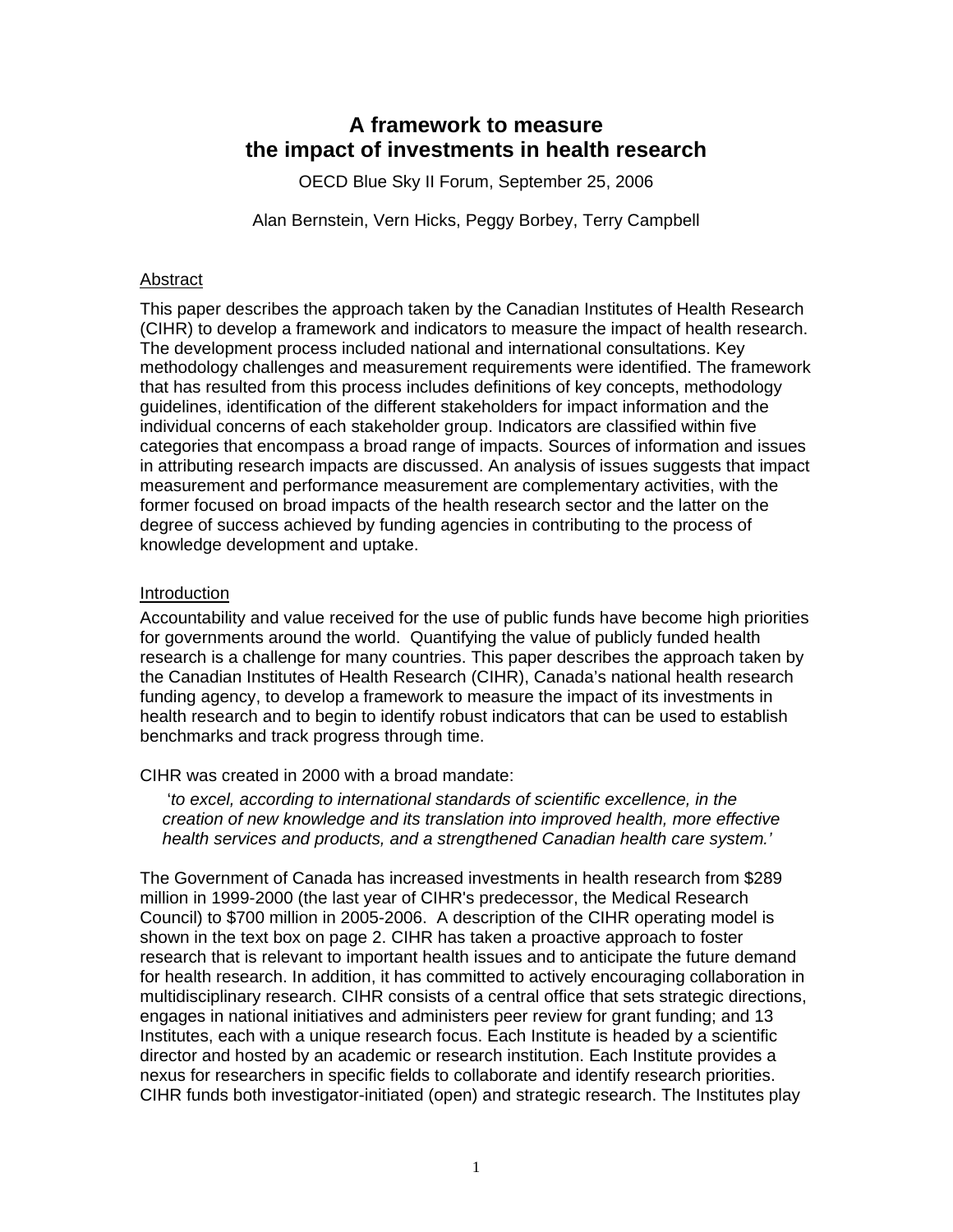a pivotal role in identifying strategic research priorities and launching funding opportunities in priority areas.

# Background and Development of the Framework

While CIHR now regularly evaluates its individual programs and has documented the benefits of individual CIHR-funded research projects, there has not yet been any comprehensive or overall assessment of their outcomes in terms of scientific, social and economic impacts. In early 2005, CIHR convened a group of international and Canadian experts to review the present state of knowledge about measuring the impact of health research and to provide advice on the creation of a conceptual framework. The framework that resulted from this process was vetted at a consensus conference of highlevel stakeholders in May, 2005. The framework identifies the key expected impacts of health research as well as a set of preliminary indicators and processes for evaluating impact. It includes dimensions that address the concerns of identified stakeholder groups and identifies potential sources of information.

The framework and draft indicators were published on the CIHR website in January 2006.<sup>[1](#page-15-0)</sup> Since that time CIHR has been experimenting with populating some of the indicators. This has led to some refinements and updates, which are included in this paper.

This paper provides a brief description of the conceptual framework and then discusses specific indicators. The discussion centres on the potential use of each indicator, availability of data and approaches that can be used to develop data that are not presently available. Illustrative examples for specific indicators are included, where possible. The next section includes a brief review of methodology challenges in measuring impact. The third section describes the CIHR framework and the last section discusses indicators chosen for the initial years of an ongoing development process.

| <b>CIHR Institutes</b>                                                                                                                                                      |                                                                                                                                                                                                                                              |
|-----------------------------------------------------------------------------------------------------------------------------------------------------------------------------|----------------------------------------------------------------------------------------------------------------------------------------------------------------------------------------------------------------------------------------------|
| Aboriginal Peoples' Health<br>Aging<br>Cancer Research<br>Circulatory and Respiratory Health<br>Gender and Health<br>Genetics<br><b>Health Services and Policy Research</b> | Human Development, Child and Youth<br><b>Health</b><br>Infection and Immunity<br>Musculoskeletal Health and Arthritis<br>Neurosciences, Mental Health and<br>Addiction<br>Nutrition, Metabolism and Diabetes<br>Population and Public Health |
| Research Themes (Pillars)                                                                                                                                                   |                                                                                                                                                                                                                                              |
| Biomedical research<br>Clinical research                                                                                                                                    | Health services and policy research<br>Population and public health research                                                                                                                                                                 |

# CIHR Operating Model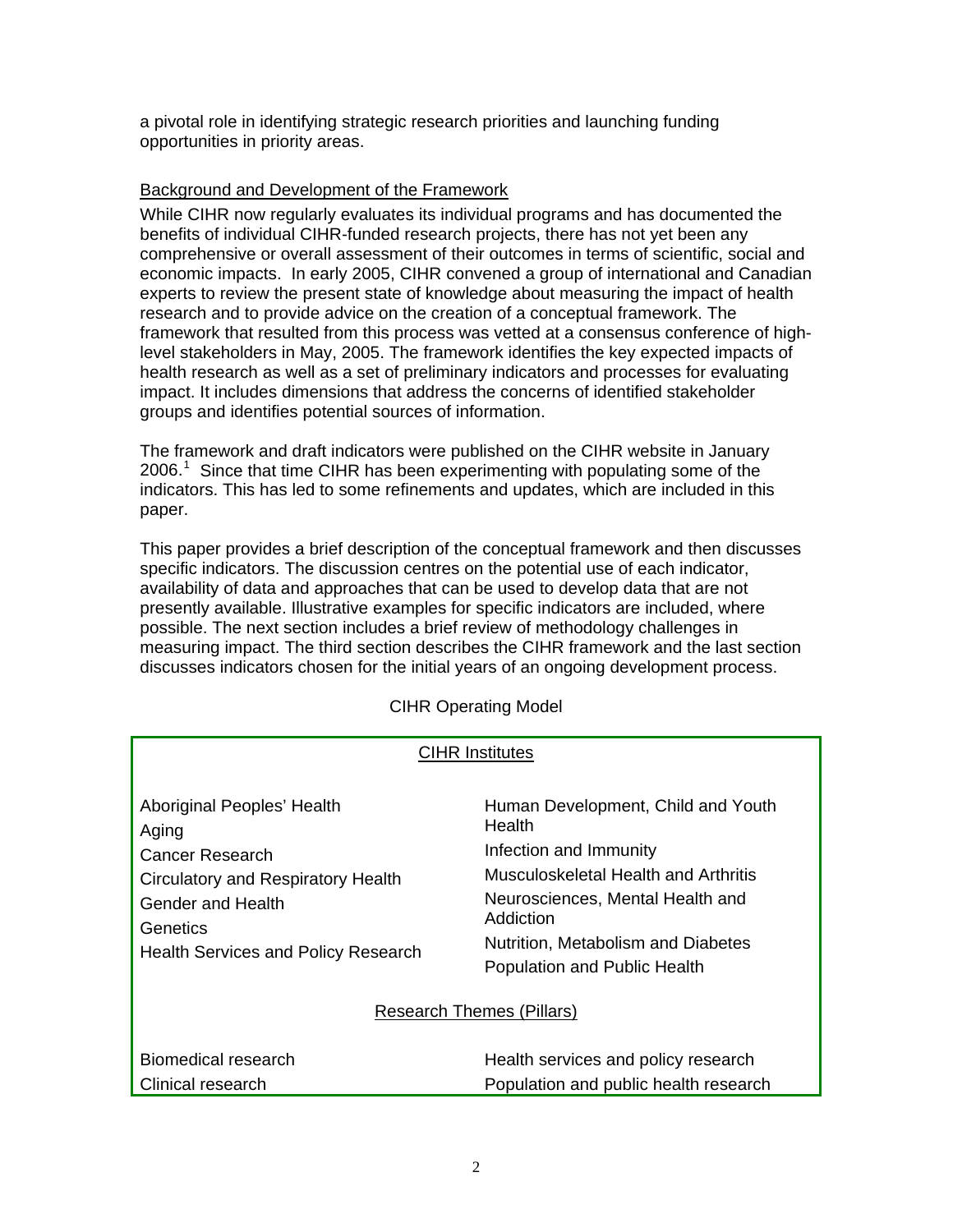# Core Outcomes

Research & the creation of new knowledge Translating research knowledge into applications Training & career development

# Mandate – overall goals

Improved health for Canadians More effective health services and products Strengthened Canadian health care system

# Objectives of health research funding and measurement challenges

Experts from funding agencies in the UK (Wellcome Trust) and Australia (National Health and Medical Research Council) participated in the expert review, which identified similarities in the major objectives of funding agencies. Although the language used to describe objectives varies, the three most important objectives for the UK, Australian and Canadian funding agencies are shared: knowledge creation, knowledge translation and human resource development. The first two of these objectives also align with objectives of the US National Institutes of Health.

There was also agreement about the main challenges in identifying the impacts of health research.

- Linkages between health research outputs and outcomes are difficult to trace where knowledge develops incrementally over time.
- Health research outcomes are often intangible, e.g. improved health, longevity and the capacity to achieve human potential.
- Attribution of credit for research accomplishments can be difficult as impacts often result from a number of research projects carried out either collaboratively or independently in different countries.
- Priorities differ across stakeholder groups for example, commercial returns are important to industry and government but may play a subordinate role in the value systems of researchers and the public.

A number of methodology requirements for an appropriate framework and indicators were identified:

- New methodologies for measuring impact should build on existing performance measurement work in order to produce a continuum between the two types of activity.
- A variety of approaches and measures are required to address CIHR's mandate and research themes.
- Methodologies should consider short term and long term impacts of research.
- Where appropriate, methodologies should distinguish between social and commercial rates of return.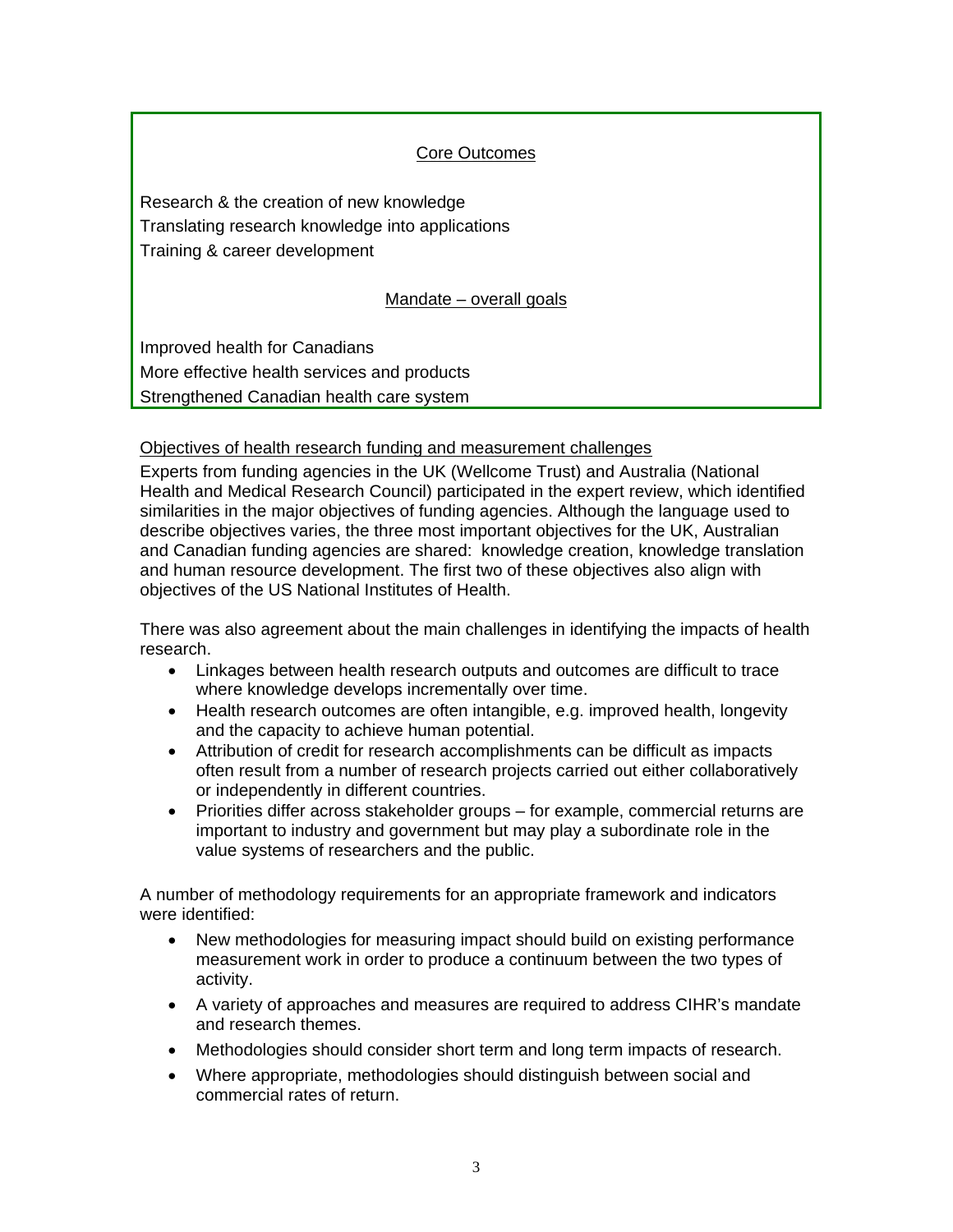- Indicators should be updated regularly.
- Involvement of other research funding agencies, both domestic and international, is desirable in order to maximize insight, achieve efficiencies available by pooling efforts, and allow for comparative analysis.

## Framework Structure

The impact framework builds on a base of ongoing performance measurement activities that measure success in achieving corporate objectives. New indicators will seek to understand how research contributes to health, social and economic progress. Dimensions of the framework include definitions of key concepts, methodology guidelines (above), identification of the stakeholders for impact information and the concerns of each stakeholder group.

#### *Stakeholders*

The stakeholders for health research impact information are summarized in Table 1. Some concerns are unique to particular stakeholders while others are shared across many or all sectors. For example, academic excellence is a concern found mainly in the higher education sector while improved health status is a concern shared by all stakeholders.

The framework first identifies generic types of impact information to address stakeholder concerns and then seeks to identify indicators to measure benchmarks and progress. For example, heath status impacts will be oriented to a system of health status indicators that has been developed during the last decade and will be tracked annually.  $2,3$  $2,3$  $2,3$ 

| <b>Stakeholders</b>                      | Concerns                                                                                                                                                                                                                                             |
|------------------------------------------|------------------------------------------------------------------------------------------------------------------------------------------------------------------------------------------------------------------------------------------------------|
| Higher education sector                  | Academic Excellence<br>$\bullet$<br>Knowledge production<br>$\bullet$<br>Capacity building<br>$\bullet$                                                                                                                                              |
| Health professionals &<br>administrators | New treatments and diagnostic potential<br>$\bullet$<br>Productivity of resources used in health systems<br>$\bullet$                                                                                                                                |
| Society                                  | Improved health status<br>New treatments for disease<br>٠<br>Response to public health threats<br>٠<br>Efficiency and sustainability<br>$\bullet$                                                                                                    |
| <b>Business sector</b>                   | Commercial potential<br>٠                                                                                                                                                                                                                            |
| Government                               | Public health and responses to health threats<br>٠<br>Health status<br>$\bullet$<br>Contribution to macroeconomic growth and<br>$\bullet$<br>productivity<br>Efficiency and sustainability of both public and<br>$\bullet$<br>private health systems |

| Table 1                                                                  |
|--------------------------------------------------------------------------|
| Cross Classification of Stakeholders for Impact Information and Concerns |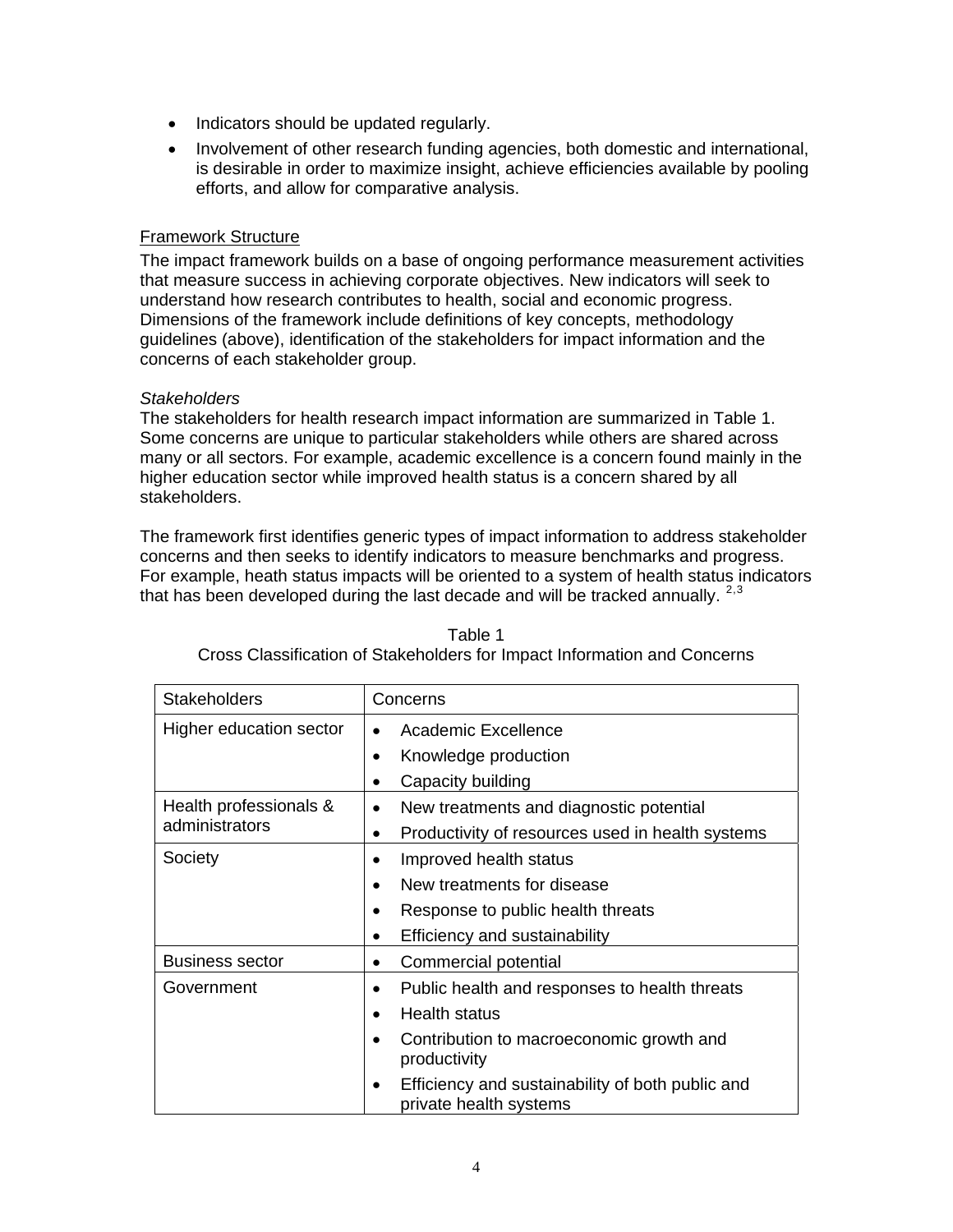# *Types of impact*

There are five categories within which to measure impact in the framework. These categories were adapted from the *Payback Framework* developed by Dr. Martin Buxton and colleagues at the Health Economics Research Group, Brunel University, UK. Dr. Buxton was an active participant in development of the CIHR framework. The impact categories, as adapted for the CIHR framework, consist of:

- *Knowledge Production,* usually measured through contributions to the scientific literature.
- *Research targeting and capacity*, in which targeting is defined as the ability of research projects to inform subsequent research agendas and methods and target future research. Contributions to capacity can be defined as development of research skills, including the capability to use existing research.
- *Informing Policy* includes impacts of research in the areas of clinical, administrative and government policy.
- *Health and health sector benefits* measure impact in terms of advances in prevention of ill health, improvements in public health and treatment.
- *Economic benefits* are defined within four categories developed in a recent literature review by Dr. Buxton and colleagues. $4$  The economic categories define benefits to the economy from commercialization of discoveries, direct cost savings to the health care system, human capital gains and the value of life and health.

Social benefits are not included as a separate category. The framework categories of health and health sector benefits and economic benefits have been identified as important measures of social benefit.<sup>[5](#page-15-1),[6](#page-15-1)</sup>

#### Indicators

Indicators within each framework category are shown in Table 2. Their merits, data availability and approaches to developing data sources are subsequently discussed.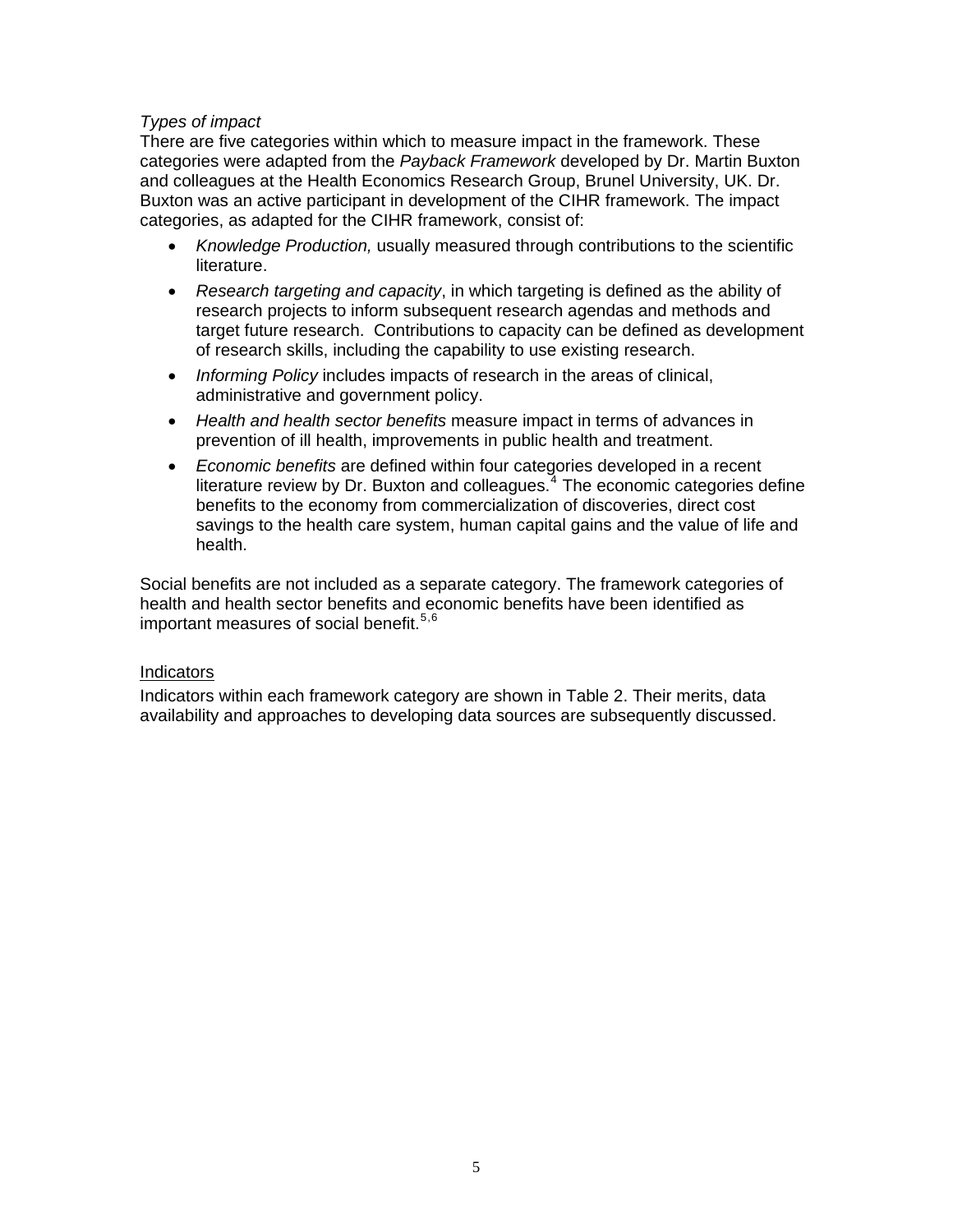Table 2 Preliminary Indicators of Health Research Impact and Potential Sources of Information

| <b>Knowledge Production</b>                                                                                                                 |                                                                   |  |
|---------------------------------------------------------------------------------------------------------------------------------------------|-------------------------------------------------------------------|--|
| 1. Number and impact of publications resulting from CIHR-<br>supported research.<br>2. Citation Impact Analysis.                            | <b>Bibliometric Studies</b><br>End-of-Grant reports               |  |
|                                                                                                                                             |                                                                   |  |
| <b>Research Targeting and Capacity</b>                                                                                                      |                                                                   |  |
| 1. Extent to which Institutes have influenced the research,<br>policy and/or practice agendas in their communities.                         | Evaluations every $3 - 5$ years.<br><b>End-of-Grant reports</b>   |  |
| 2. Percentage of Research Chairholders attracted or retained                                                                                |                                                                   |  |
| in Canada.<br>Number and types of PhD graduates in Canada by year<br>3.                                                                     | Canada Research Chairs database.                                  |  |
| % of PhD graduates in Canada planning postdoctoral<br>4.<br>fellowship or research associateship in health                                  | <b>Statistics Canada</b>                                          |  |
| Informing Policy                                                                                                                            |                                                                   |  |
| 1. Public policies influenced by CIHR and CIHR-funded                                                                                       | Case studies.                                                     |  |
| research<br>2. Clinical practice guidelines by disease area influenced by                                                                   | End-of-Grant reports                                              |  |
| CIHR-funded research.                                                                                                                       | Evaluations every $3 - 5$ years.                                  |  |
|                                                                                                                                             |                                                                   |  |
| <b>Health and Health Sector Benefits</b>                                                                                                    |                                                                   |  |
| Public health:<br>Strategic research initiatives and their outcomes.                                                                        | Case studies                                                      |  |
| Health impacts:                                                                                                                             | End-of-Grant reports                                              |  |
| Impact of health research on Potential Years of Life Lost<br>(PYLL) for target disease categories (e.g. cancer, circulatory                 | Statistics Canada data.                                           |  |
| disease).                                                                                                                                   | Special studies to establish links to                             |  |
| Economic Impacts                                                                                                                            | health research.                                                  |  |
| Commercialization:                                                                                                                          | End-of-Grant reports                                              |  |
| 1. Number and nature of patents, spin-off companies and<br>licenses for intellectual property (IP) generated from CIHR-<br>funded research. | <b>Statistics Canada</b>                                          |  |
| Income from IP commercialization.<br>2.                                                                                                     | <b>Statistics Canada</b>                                          |  |
| Case studies and follow-up surveys of commercial use of<br>3.<br>research funded by CIHR's commercialization programs.                      | Special studies                                                   |  |
| Cost savings:<br>Estimates of the value of high impact innovations developed<br>through health research in Canada.                          | Technology assessment. Special studies                            |  |
| Human capital:<br>Reduction in productivity lost through illness or injury due to<br>innovations from research.                             | Collaborative studies with Health Canada<br>and Statistics Canada |  |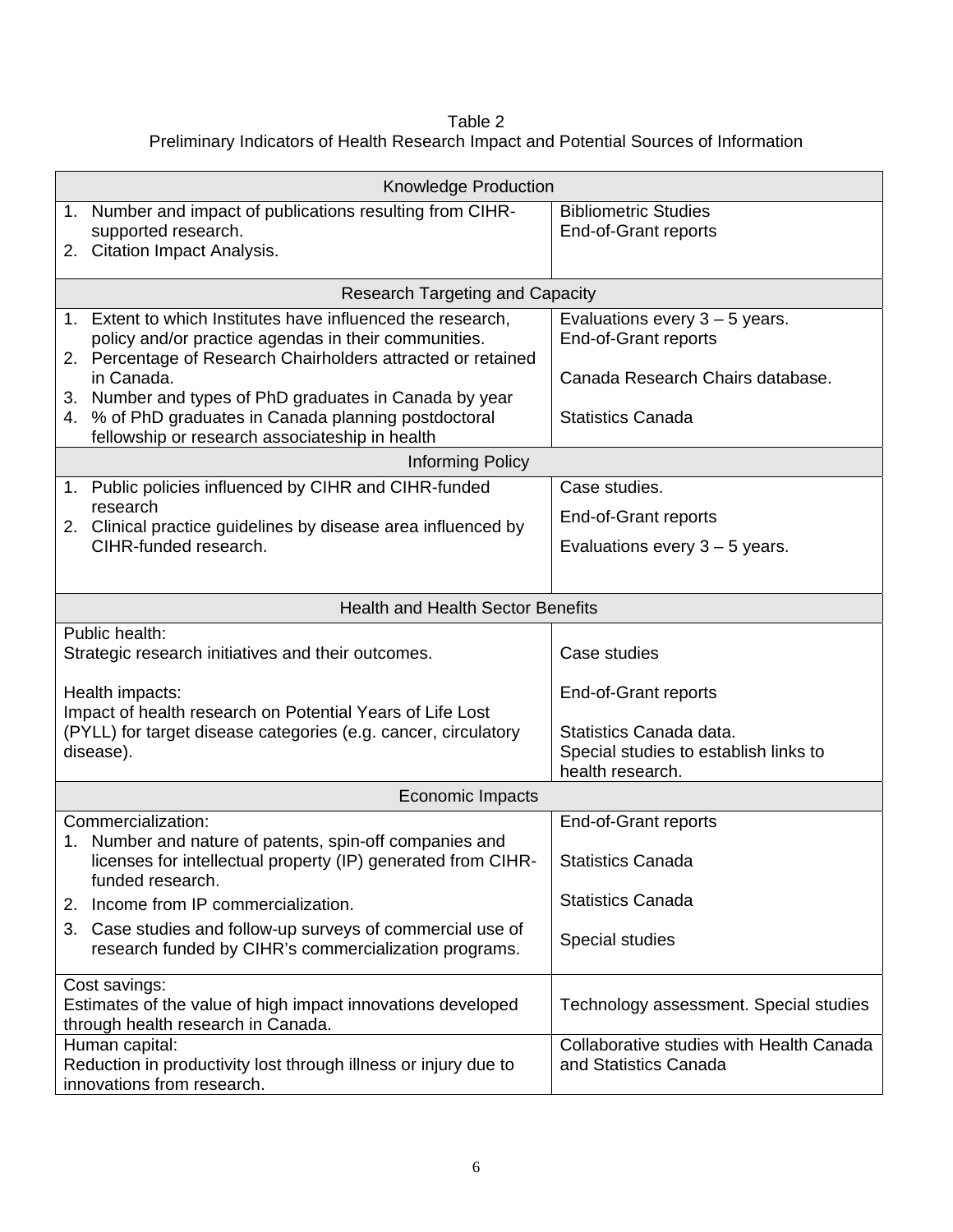Several of the indicators identified in Table 2 will need to be developed further through special studies as the information required is not routinely collected. These studies will vary in complexity and the degree of collaboration required from other agencies. Case studies of strategic research initiatives, for example, can be carried out by CIHR Institutes at suitable intervals following the completion of a strategic research project. Other indicators will be addressed in end-of-grant surveys and external reviews. Still other indicators will need a research oriented approach. The immediate importance of the approach illustrated in Table 2 is to clarify the types of information that are desirable, identify how they fit within a conceptual framework and identify potential sources of information.

#### Attribution Issues

Credit for the direct benefits of research can rightly be claimed by individual researchers or research teams that develop new knowledge. Research funding plays an enabling role in knowledge creation and its subsequent impacts. The question of how much credit for beneficial impacts can be claimed by funding agencies involves special challenges. Funding agencies can assume either an active or passive role in terms of shaping the national research agenda. CIHR plays a very active role, using its resources and insights to encourage research that has a high priority from scientific or national policy perspectives. CIHR allocates approximately 30% of its research funding for strategic competitions

CIHR is not the only source of health research funding in Canada, a fact that introduces additional complexity to efforts to identify impacts from funded research activities (see text box page 8).

Finally, many of the impacts of health research (for example changes in health status) are long-term and are the results of a combination of factors, including application of new research knowledge and, for example, environmental factors.

In view of these issues, it seems impractical to identify the impacts of any single agency, except when dealing with specific examples. Instead, agencies have tended to establish performance measures that track success in achieving intermediate outputs rather than final impacts. Key CIHR performance measurement indicators are summarized in Table 3.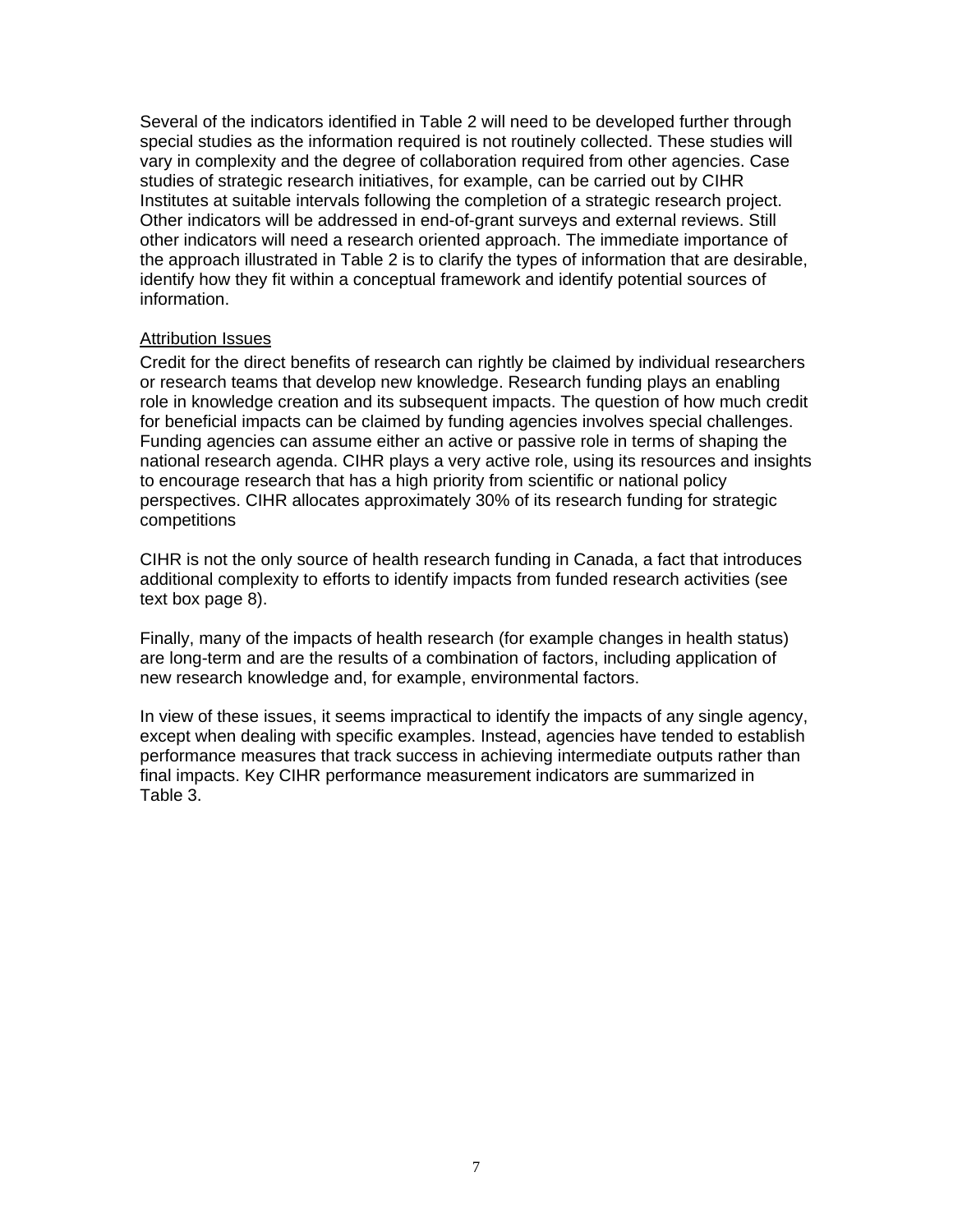# Health Research Funding in Canada

Canada has three federal granting councils to fund and promote research. CIHR is responsible for health research, although some health research funding is also provided by the other two granting councils and national agencies dedicated to health or innovation<sup>1</sup>. Funding for research infrastructure and a share of indirect costs are provided by two separate agencies.

Most Canadian provinces also have health research funding agencies. The not-for-profit (NFP) sector includes many philanthropic and disease-specific agencies. Funding agencies from all three sectors often collaborate to sponsor research within their mandates.

Research grants from the three sectors do not include investigator salaries or indirect costs and most of these costs are borne by research institutions.

The distribution of federal, provincial and NFP health research funding by sector is shown in the accompanying graph.<sup>2</sup> Estimates of gross expenditures for research and development (GERD), as defined by Statistics Canada, include these three sectors as well as expenditures or in-kind contributions from higher education and expenditures by business enterprise and foreign sources.

\_\_\_\_\_\_\_\_\_\_\_\_\_\_\_\_\_\_\_  $1$  Other national agencies that provide some health research funding are Genome Canada Ltd., Health Canada, the National Research Council and the Canadian Health Services Research Foundation. <sup>2</sup>

<sup>2</sup> Source: *Balance of Funding in Canadian Health Research and Future Funding Requirements.* CIHR, forthcoming



Source: CIHR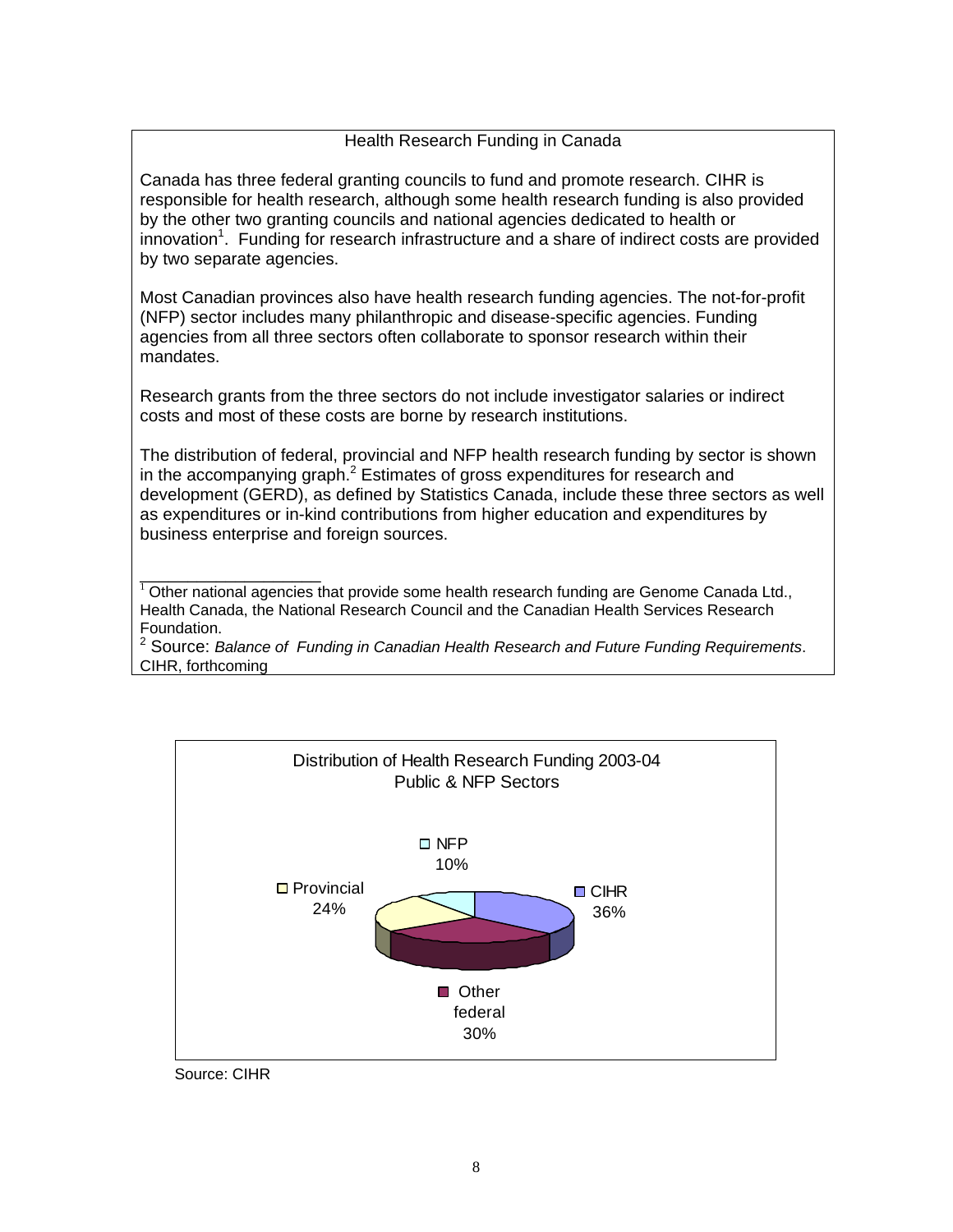| <b>Indicator topic</b>                 | <b>Variables</b>                                                                                                                                            |
|----------------------------------------|-------------------------------------------------------------------------------------------------------------------------------------------------------------|
| Distribution of budget<br>expenditures | Expenditure by type of funding program by<br>research area, and operating expenses                                                                          |
| Institute evaluations                  | Relevance, effectiveness and delivery of Institute<br>mandates and priorities.                                                                              |
| Research grants                        | Number, value and success rates of grants by<br>research area.                                                                                              |
| Investigators supported                | Number of investigators by type of grant or<br>award.                                                                                                       |
| Collaboration                          | Percent of grants that feature interdisciplinary<br>research and size of investigator team.                                                                 |
| Capacity building                      | Number, value and success rates for training and<br>salary awards by research area.                                                                         |
| Commercialization                      | Awards and amount of funding by<br>commercialization program. For the POP<br>program annual reports provide #patents, #IP<br>licensed and companies formed. |
| Partnerships                           | Number of partners and value of partner<br>contributions by sector.                                                                                         |
| Knowledge Translation                  | Percent of grants that include or undertake<br>knowledge translation in their research activities                                                           |

Table 3 CIHR Performance Indicators

Notes: Indicators are obtained from CIHR administrative databases, evaluations, surveys of stakeholders and surveys of funding recipients.

Source: CIHR Report to International Review Panel, February 2006.

#### Impact Indicators

The impact indicators in the CIHR framework (Table 2) include both performance measurement indicators and indicators that measure results achieved by the Canadian health research community.Each type of indicator is discussed below, along with potential sources of information for future activities.

#### Knowledge Production

*Number and impact of publications resulting from CIHR-supported research.* CIHR is designing an end-of-grant report to measure knowledge production specifically from grant funds. CIHR currently has data on publications produced by CIHR-funded researchers – recognizing that a portion of these would not have been directly attributable to CIHR funding. General publication trends for health research in Canada overall is being used until more CIHR-specific data is available. A recent study in the UK found that Canada ranks sixth among the nations of the world in its share of total publications and citations in 8,000 journals between 1993 and 2003.<sup>[7](#page-15-1),[8](#page-15-1)</sup> Indicators are shown below.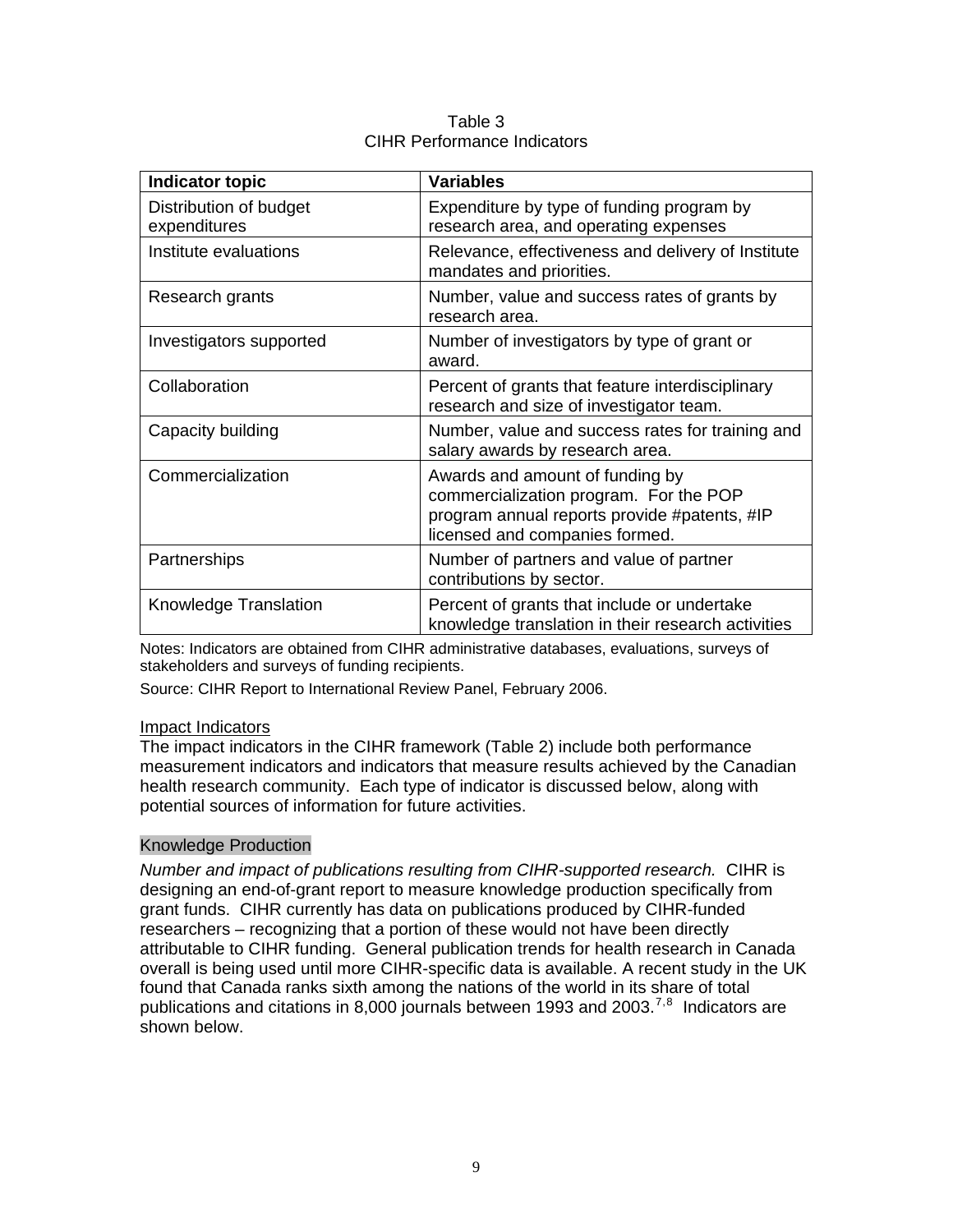| <b>Indicator Definition</b>                                                            | <b>Results</b>                                                                                                                                                                                                                                      |
|----------------------------------------------------------------------------------------|-----------------------------------------------------------------------------------------------------------------------------------------------------------------------------------------------------------------------------------------------------|
| Canadian publications / Total publications                                             | Canada produces about 5% of the world's<br>health research literature at an annual rate<br>of 14,000-15,000 publications. In 2004 this<br>was roughly 6.7% of total health<br>publications in the G8 nations. <sup>9</sup>                          |
| Citation intensity (Citations/GDP)<br>compared to wealth intensity<br>(GDP/population) | Canada is among the top 8 countries in<br>citation intensity, all of which are above the<br>curve that defines citation intensity as a<br>function of wealth intensity. Canada and<br>the UK are the only two G8 countries<br>above the curve. $10$ |

The two indicators above vary in terms of sophistication. We would expect the second to be a more powerful measure of scientific output since it takes into account a country's level of economic development. But sophistication can come at the cost of reduced comprehension to a broad audience. More sophisticated bibliographic indicators can be used for an academic audience, for example, the *ISI Journal Citation Reports impact indicators[11](#page-15-1)* for specific journals to weight publications.

#### Research Targeting and Capacity

*Extent to which Institutes have influenced the research, policy and/or practice agendas in their communities.* Case studies will be the most usual form of analysis for this indicator. Follow-up surveys or focus groups can be designed to determine how well specific research has informed policy. These activities will be complementary to ongoing efforts to determine how effective knowledge translation has been in affecting practice or policy.

*Researchers attracted or retained in Canada.* Sources of information include Statistics Canada surveys and periodic evaluations of the Canada Research Chairs program (CIHR is responsible for 700 chairholders under the program).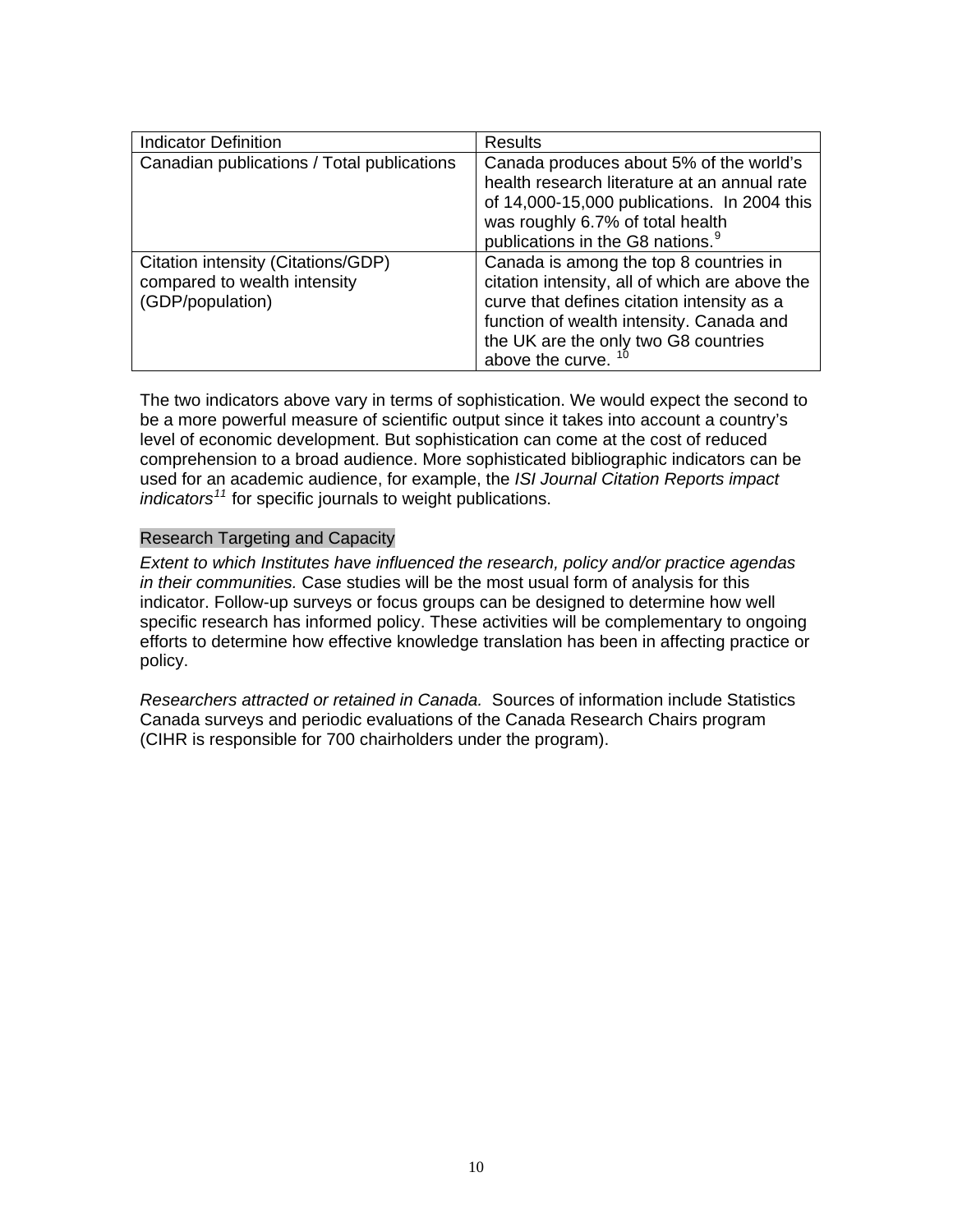| <b>Indicator Definition</b>                                                                                                                                                       | <b>Results</b>                                                                                                                                                                                                  |
|-----------------------------------------------------------------------------------------------------------------------------------------------------------------------------------|-----------------------------------------------------------------------------------------------------------------------------------------------------------------------------------------------------------------|
| Extent to which Institutes have influenced                                                                                                                                        | A recent survey of funded researchers                                                                                                                                                                           |
| the research, policy and/or practice                                                                                                                                              | found:                                                                                                                                                                                                          |
| agendas in their communities                                                                                                                                                      | broad agreement that the Institute with<br>which they are affiliated has<br>contributed to developing capacity in<br>terms of people (84%), the research<br>environment (82%) and research<br>excellence (91%), |
|                                                                                                                                                                                   | 93% of funded researchers believe<br>$\bullet$                                                                                                                                                                  |
|                                                                                                                                                                                   | CIHR has succeeded in setting a<br>national research agenda and that this<br>agenda is the appropriate one.                                                                                                     |
| Number and types of PhD graduates in                                                                                                                                              | Canada ranks fifth for proportion of the                                                                                                                                                                        |
| Canada by year.                                                                                                                                                                   | population with PhDs <sup>1</sup> .                                                                                                                                                                             |
| % of PhD graduates in Canada planning<br>postdoctoral fellowship or research<br>associateship in health                                                                           | A Statistics Canada survey (July 31, 2003)<br>to June 30, 2004 found that 64% of<br>graduates in the life sciences planned to<br>pursue a postdoctoral fellowship <sup>2</sup>                                  |
| <sup>1</sup> 2004, King, Scientific Impact of Nations (average for 1998-2000).                                                                                                    |                                                                                                                                                                                                                 |
| Data taken from Gluszynski, Tomasz and Valerie Peters, Survey of Earned Doctorates: A<br>Profile of Doctoral Degree Recipients, Statistics Canada and Human Resources Development |                                                                                                                                                                                                                 |
| Canada, p.14.                                                                                                                                                                     |                                                                                                                                                                                                                 |
|                                                                                                                                                                                   |                                                                                                                                                                                                                 |

# Informing Policy

The two indicators listed in the policy section of the Framework (policies and clinical practice guidelines affected by CIHR and CIHR-funded research) will need to be put in context. In other words, *what policies* were affected and *how important were they* in public policy formation? Similar questions can be asked regarding clinical practice guidelines. The box below describes two recent examples of CIHR activities that have informed important medical policy issues in Canada.

| <b>Indicator Definition</b>                           | <b>Results</b>                                                                                                                                                                                                                                             |
|-------------------------------------------------------|------------------------------------------------------------------------------------------------------------------------------------------------------------------------------------------------------------------------------------------------------------|
| Evidence based standards for medical<br>waiting times | CIHR commissioned a series of research<br>syntheses in 2005 to establish evidence-<br>based benchmarks for medically<br>acceptable wait times in five priority areas<br>that were agreed to in the 2004 federal,<br>provincial, territorial Health Accord. |
| Scientific and public policy guidelines               | • Guidelines for Human Embryonic Stem<br><b>Cell Research</b><br>• Privacy and Confidentiality in Health<br>Research                                                                                                                                       |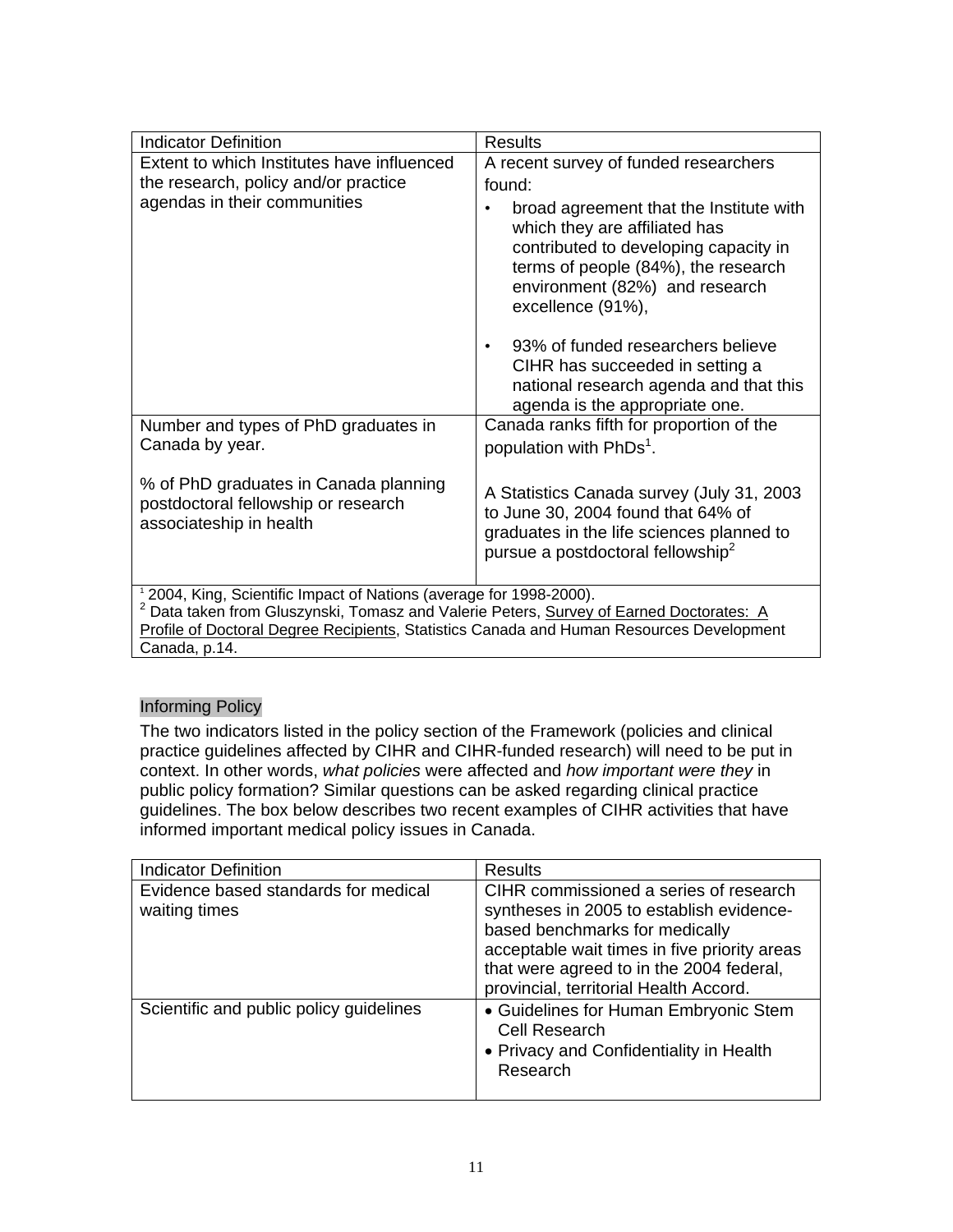The types of information in the examples above are *qualitative indicators of success* in meeting policy requirements. Success in changing policy or practices can be viewed as a form of intermediate outcome. Final outcome can be defined at successively higher levels depending on the policy issue that is being addressed. For example, adoption of minimum wait times achieves an important public policy objective. Beyond that there are concerns about the degree of compliance by regional institutions with minimum wait times and ultimately the extent to which wait-time standards affect overall health status.

#### Health and Health Sector Benefits

Health and health sector benefits fall into two broad groups in the framework: public health and health impacts. The impacts of research in public health can often be related to strategic initiatives. For example, at the height of the SARS epidemic in 2003, CIHR launched a three-part strategic research initiative, which involved (1) funding research on the causes and consequences of SARS; (2) funding research on Canada's health system preparedness and response to the SARS outbreak; and (3) the creation of the Canadian SARS Research Consortium to coordinate, promote and support Canadian research on SARS and newly emerging infectious diseases. Success in containing SARS was achieved through this balanced and coordinated approach and through adherence to sound public health principles.

The second dimension of health and health sector benefits includes impacts on both life expectancy and quality of life through medical advances. Attribution of credit for these impacts can be even more difficult than for public health advances. Successful treatment results from a chain of circumstances, beginning with: 1) new knowledge about how to prevent or treat illness and proceeding through 2) the development of optimal treatment guidelines, 3) training of professionals in the use of new innovations and 4) widespread adoption of best practice protocols for prevention and treatment. The latter three steps of this process involve knowledge translation, a major priority in health research.

The four step process illustrates two key points in understanding the impacts of health research on population health:

- 1. New knowledge will not, by itself, have widespread impacts on health.
- 2. Research is pervasive it plays a key role in each step of the process that links discovery to gains in health status.

In these circumstances many actors will be able to claim some credit for success. An attempt to apportion credit to any agent, or even any one step in the process, seems inappropriate since no single link in the chain would, by itself, be sufficient to bring about the end result. It is typically a complex process involving multiple funders, multiple institutions, and long time lines.

This reality calls for an approach to impact measurement that focuses on health status gains and their causes rather than specific contributions. There is a growing realization that those responsible for research and knowledge translation should 'celebrate' success rather than attempt to divide up credit for it.<sup>8</sup>

The logical approach to impact measurement in these circumstances is to seek ways to measure health gain and to describe the processes that led to that gain. In this context, individual organizations, such as CIHR, can point to the fact that they have effectively contributed to health status improvements both by funding and encouraging appropriate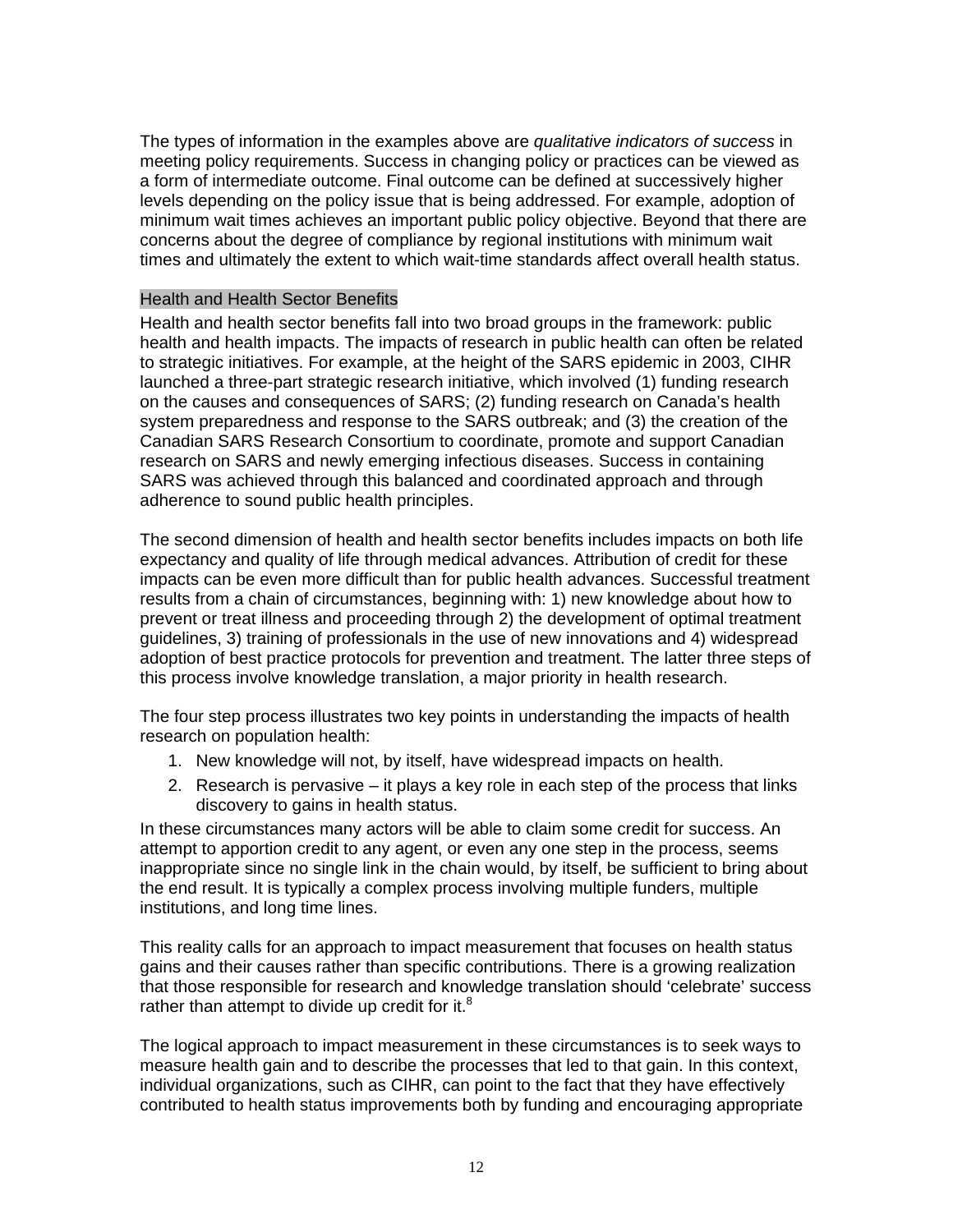research that created the right environment to either advance and/or implement a necessary research discovery. In effect, organizational claims to impact include demonstrating both the ultimate impacts of new knowledge and the organization's effectiveness in contributing to that process. This approach brings together impact measurement and performance measurement.

The health impact measure suggested in Table 2 is *Impact of health research on Potential Years of Life Lost (PYLL) for target disease categories*. This type of indicator is not suggested as a single best measure; the choice is based on more pragmatic considerations. PYLL is an objective measure and it is part of an ongoing series of health status indicators compiled by Statistics Canada. Approximately 460,000 potential years of life were lost to cancer and 250,000 to circulatory disease in 2001<sup>[12](#page-15-1)</sup>, indicating that a large potential exists to reduce losses through mortality from these conditions. In a more advanced evolution of health status measurement, it would be desirable to add a dimension of quality as well as life expectancy - e.g. health adjusted life expectancy (HALE) or quality adjusted life years (QALYs). Widespread population-based measurement of these indicators has yet to be developed.

Reductions in PYLL can be related to advances in knowledge although there will usually be a margin of uncertainty, especially where several factors contribute (e.g. prevention, non-health determinants and treatment). In the case of cardiovascular disease, CIHR is considering a qualitative approach used in the UK $12$  called a witness seminar or narrative approach, which brings together a range of experts to discuss the key influences that contributed to an advance in a health outcome.

## Economic Impacts

The classification of economic impacts in the CIHR Framework follows a categorization scheme in a recent critical review of the economic benefits of research by Buxton and colleagues<sup>3</sup>. Economic impacts are closely related to the concept of return on investment. In the case of funding for health research, however, the two concepts differ in important respects.

- The economic benefits from research tend to be diffused throughout society, for example enhanced earnings and productivity as the result of gains in workforce health.
- In many cases, research produces public goods, which are not patented and not traded in economic markets – enhanced understanding of the health benefits of exercise and diet are examples, as are new medical and surgical procedures adopted into publicly financed health care systems.
- Where discoveries or intellectual property results in patented products and spinoff companies, financial benefits will usually accrue to the researchers who made the discoveries and the institutions that hosted the research [in Canada, usually public universities or hospitals], as well as the downstream industries that use them and persons employed in spin-off companies. Research funding agencies in Canada receive no direct financial benefit from successful commercialization of intellectual property.

These considerations argue for an approach to measuring economic impacts that is conceptually similar to the approach recommended for health impacts: measure the overall economic impacts of research and then demonstrate that a funding agency has contributed effectively by encouraging research.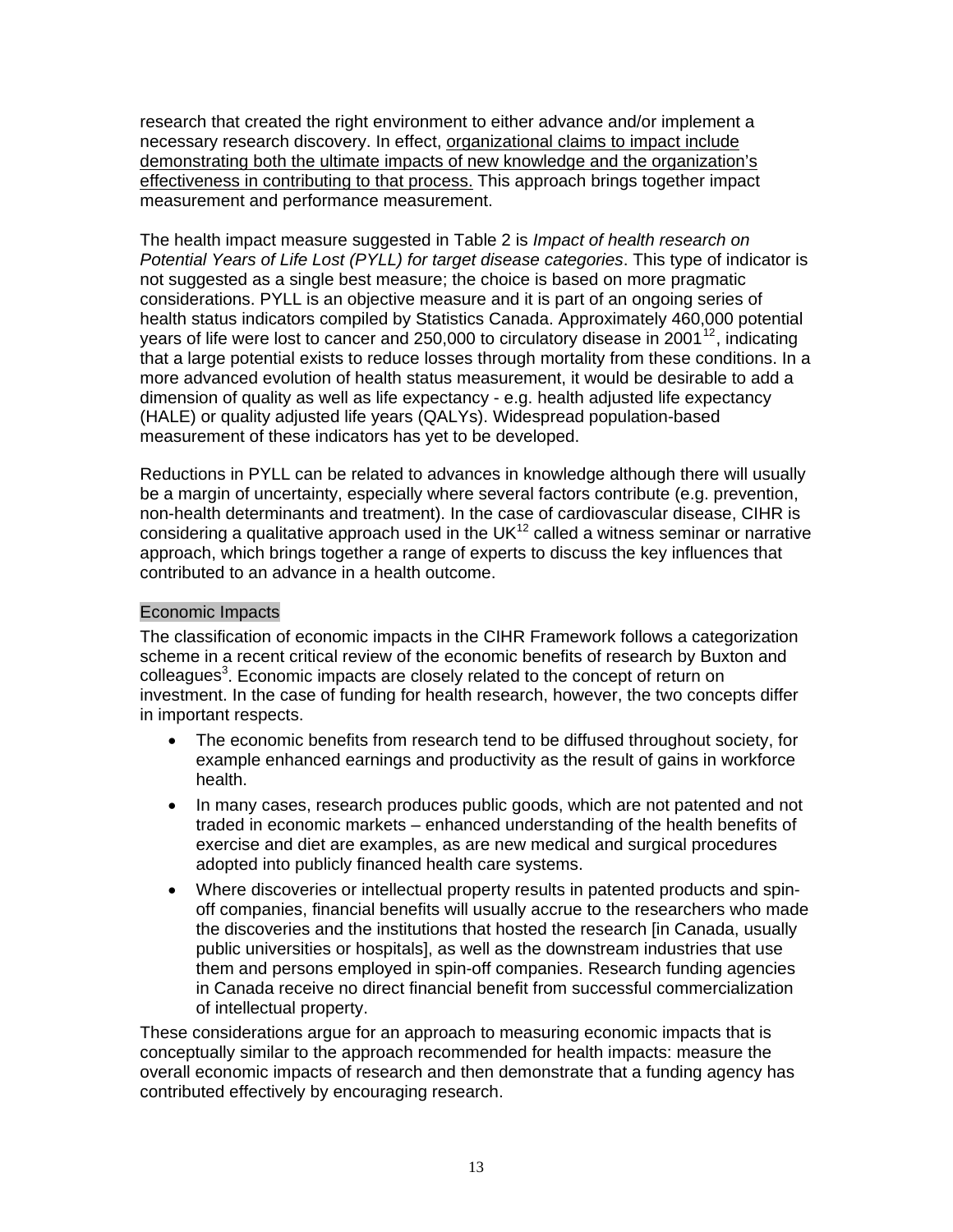#### *Commercialization*

Statistics Canada conducts surveys of intellectual property commercialization*[13](#page-15-1)* and biotechnology.<sup>[14](#page-15-1)</sup> The latter are part of an effort by the Canadian Biotechnology Strategy group to develop a set of biotechnology statistics for Canada. CIHR, Statistics Canada and other organizations are partners in the Strategy. Statistics produced to date show impressive results in terms of the number of new biotechnology companies and annual earnings, almost half of which are in the health field. Two papers on biotechnology indicators are to be presented at the Bluesky Conference.

While there are no comprehensive measures at present of value added from the discovery and adoption of new technology in Canada, issues of how to do so are being considered.[15](#page-15-1),[16](#page-15-1) CIHR plans to monitor and when possible participate in these activities with a view to collaborative development of appropriate indicators of commercialization.

CIHR also has targeted commercialization programs such as The Small and Medium-Sized Enterprise Research Program (SME) and Proof of Principle (POP) grants. The SME is a partnership between CIHR and biotechnology companies that supports university spin-off companies and new commercial ventures. The POP program supports university based researchers to establish the marketability of an invention or discovery and then move it toward commercial viability. Follow-up studies of the results of these programs can be carried out and documented to obtain direct measures of commercial results from funding initiatives. For example, since 2001, more than 160 projects have been funded by the POP program. Of the projects that have matured sufficiently to be evaluated, 63%, or 49 projects, resulted in new patents being funded; 21%, or 16 projects had intellectual property licensed; and 14%, or 11 projects, contributed to new company formation.

#### *Direct cost savings*

Health technology assessments have the potential to document savings from the use of specific technologies. The Canadian Agency for Drugs and Technologies in Health (CADTH) provides a national focus for the study of cost-effectiveness of new technologies and medications. Collaboration with CADTH appears to be a promising approach to defining indicators of cost savings as a result of the adoption of new technologies that, for example, arose from CIHR-funded research.

# *Human Capital*

The human capital approach to economic valuation measures the value of potential earnings lost through ill health or accidents. Health Canada has published estimates of the burden of disease in Canada using a human capital approach.<sup>[17](#page-15-1)</sup> Work to update the estimates is currently being pursued by Health Canada, Statistics Canada and the Canadian Institute for Health Information. Once the work is complete, it seems feasible to extend the estimates to provide measures of the value of illness or accidents avoided, or disability periods shortened as a result of advances made possible by research.

#### *Value of life and health*

Recent work in the US and Australia has sought to measure the value of medical advances in terms of the value of life or potential contributions to GDP.<sup>[18](#page-15-1),[19](#page-15-1)</sup> The expert group that discussed this Impact Framework thought that such an undertaking would be beyond the scope of CIHR's framework. From a conceptual point of view, the group pointed out that GDP is affected by many factors and there is a well established system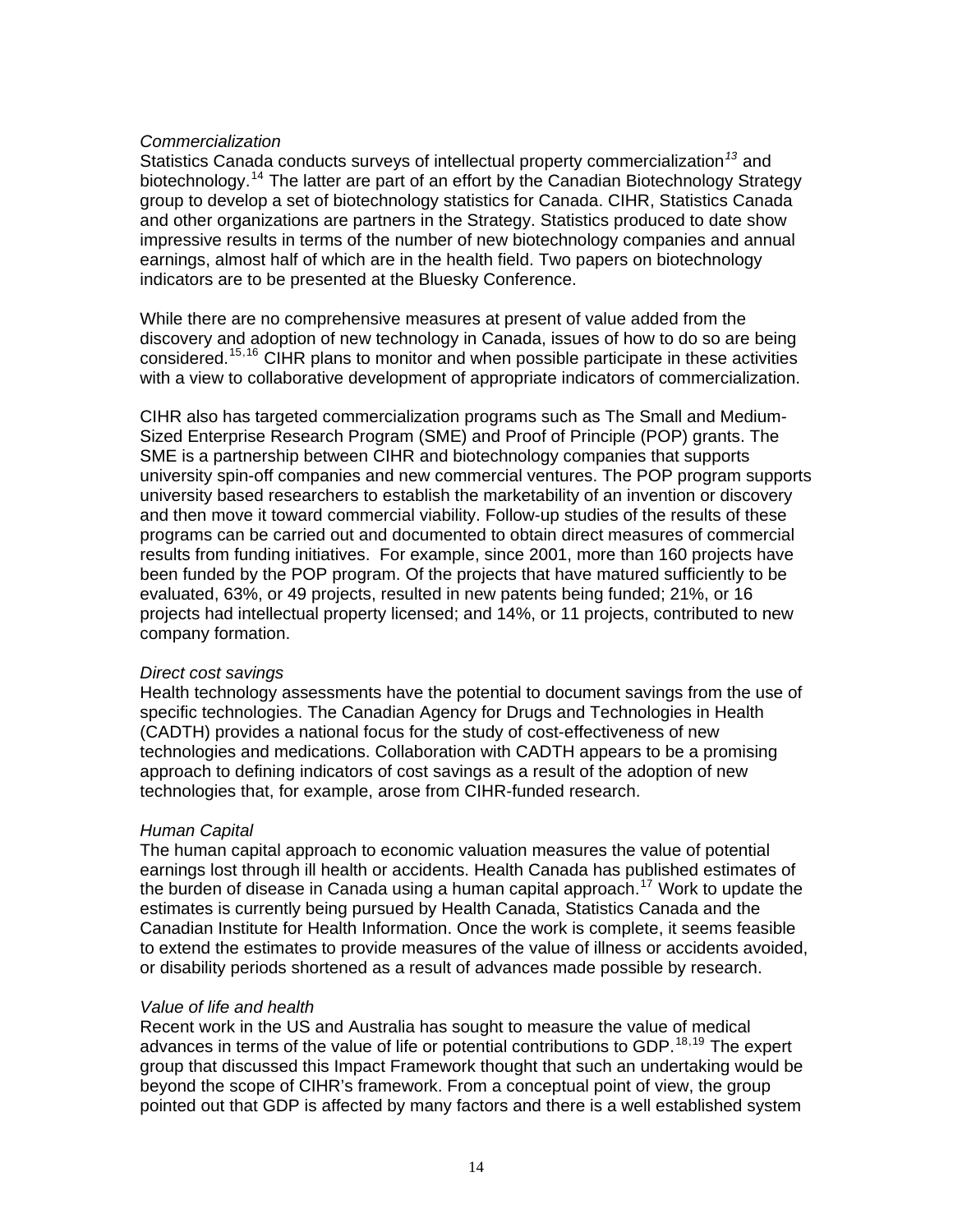in place to classify and measure the economic determinants of GDP growth. The contributions of indirect factors, such as a healthy population, are not measured in present accounting systems.

#### **Conclusions**

It is feasible to develop indicators to measure the impacts of health research and health research funding. A conceptual framework is important to identify the stakeholders who require impact information and understand the nature of evidence that will be appropriate for each stakeholder group. Indicators can then be identified within this framework.

The framework developed by CIHR facilitates the identification of areas where specific initiatives can be evaluated to identify impacts and areas where a more nuanced approach is required. In broad areas, particularly health impacts and economic benefits, the most promising approach to impact measurement will be to measure the value to society of innovations in prevention or treatment. Often, credit for breakthroughs will be shared by many researchers and by those who support them, including the institutions in which they operate and the agencies that fund their work. Funding agencies, such as CIHR, can demonstrate that they have played an integral part in success by assuming a leadership role in encouraging appropriate research, by recognizing the potential of discovery in its early stages and by undertaking and encouraging the ongoing assessment of impacts. This approach brings together impact measurement and performance evaluation.

National and International collaboration between agencies and organizations that have stakes in health research and national statistical and evaluation agencies are the most promising route to continue the development and population of a robust and credible suite of indicators.

This paper has emphasized the complex challenges in devising credible approaches to the measurement of both impact and performance. This complexity means that no single approach will satisfy all stakeholders or be sufficient to cover all the activities of an agency with a broad mandate, such as CIHR. Nevertheless, as a publicly funded organization, we have an obvious and clear responsibility to demonstrate both high performance and high impact in everything that we do.